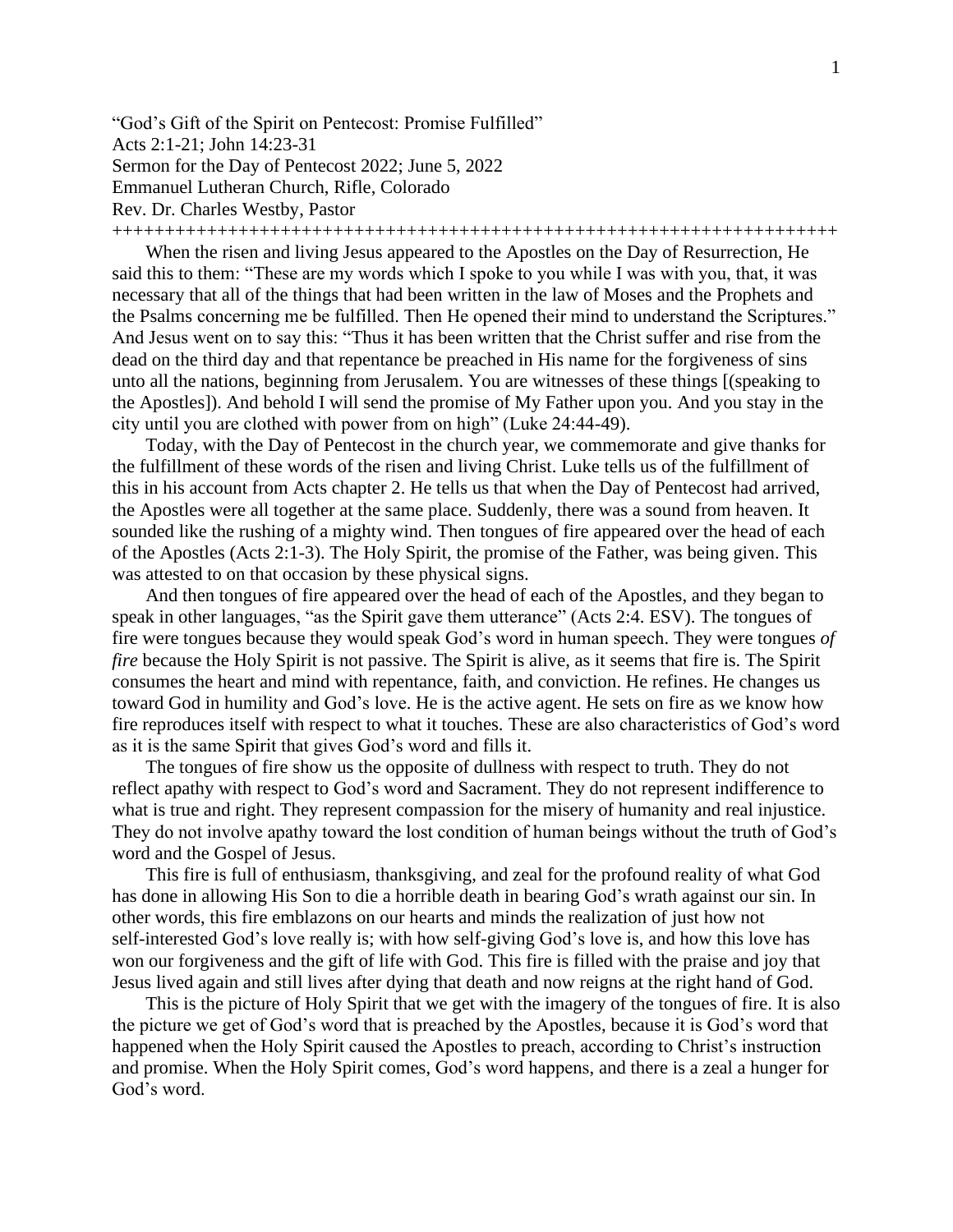The tongues of fire were an outward sign of the inward reality on that occasion: The apostles "were all filled with the Holy Spirit and began to speak as the Spirit gave them utterance" (Acts 2:4). They were filled with the Spirit. So, what did they do? They spoke. How did they speak? Did they speak the imagination and feelings of their own hearts? Did they speak what accords with human reason? Did they speak what the crowd wanted to hear? Did they get their inspiration from the spirit of the world and the wisdom of men? Did they speak lawlessness and rebellion; "do your own thing." Did they speak self-expression as the highest form of truth? Did they speak God loves you just the way you are so you can define truth for yourself? No. They spoke as the Spirit gave them utterance.

These things become evident in what Luke tells us the Apostle Peter said later. In his sermon on the Day of Pentecost, Peter ultimately said to the crowd of the Jews who were gathered there that day: "God has made this Jesus whom you crucified, both Lord and Christ" (Acts 2:36). He also proclaimed to the Jewish ruling counsel some days later: "There is no other name under heaven, given among men, by which we must be saved" (Acts 4:12). This name is the name of Jesus because He will save His people from their sins (Matthew 1:21). He is the Man on whom the God the Father laid our iniquity and whom He raised from the dead, who now reigns at God's right hand.

These things about needing redemption from sin and that Jesus is Savior and Lord because He accomplished this redemption were not something the Jewish ruling counsel wanted to hear, and they gave orders, with the threat of punishment, to the Apostles that they were not to preach this name and these things. They thought they were justified in putting Jesus to death, but how wrong they were, since God rejected and reversed their judgment and actions and raised Jesus from the dead. The Spirit moved the Apostle Peter to tell them so. The Spirit does not respect and concede the way human beings think, according to their own feelings, lights, and agendas. The Spirit speaks the truth about us human beings and proclaims Jesus and the good news that Jesus is the Savior from sin and death.

Now here is a miracle. The Apostles spoke in other tongues, that is, languages. They spoke in the languages of the many visitors in Jerusalem that day. There were people gathered there for the Jewish feast of Pentecost from all over the Roman empire. These Galileans, the apostles, were speaking in the native languages of all those people. Those people were Judeans, Parthians, Medes, Elamites, and residents of Mesopotamia, a region of the world we would know as Iraq. Those people were from places in Asia Minor, what we would know today as Turkey. They were from Crete and Arabia. They were from Rome. There were also people there from Greece (John 12:20). They all spoke different languages.

What happened there would be like this. Suppose that we here were surrounded by people from all the parts of Europe, Africa, Middle and South America, the Middle East, and the Orient. Now suppose that we suddenly become able to speak God's word of law and Gospel to them in French, Danish, Norwegian, Swedish, German, Spanish, Portuguese, Romanian, Polish, Chinese, Korean, Japanese, Arabic, Persian or Farsi, and all the languages and dialects of the peoples of Africa and Middle and South America, and the indigenous peoples of North America. Suppose we are suddenly able to speak these languages without their being native to us, or without our having studied and learned them. This is what was going on in Jerusalem that day.

This leads me to speak for a moment about the tower of babel in relation to the Day of Pentecost. The tower of Babel involved God multiplying the languages so that human beings could not understand each other. This was necessary at the time because humanity was arrogant and banding together to try to reach up to heaven by building a tower. They wanted to show God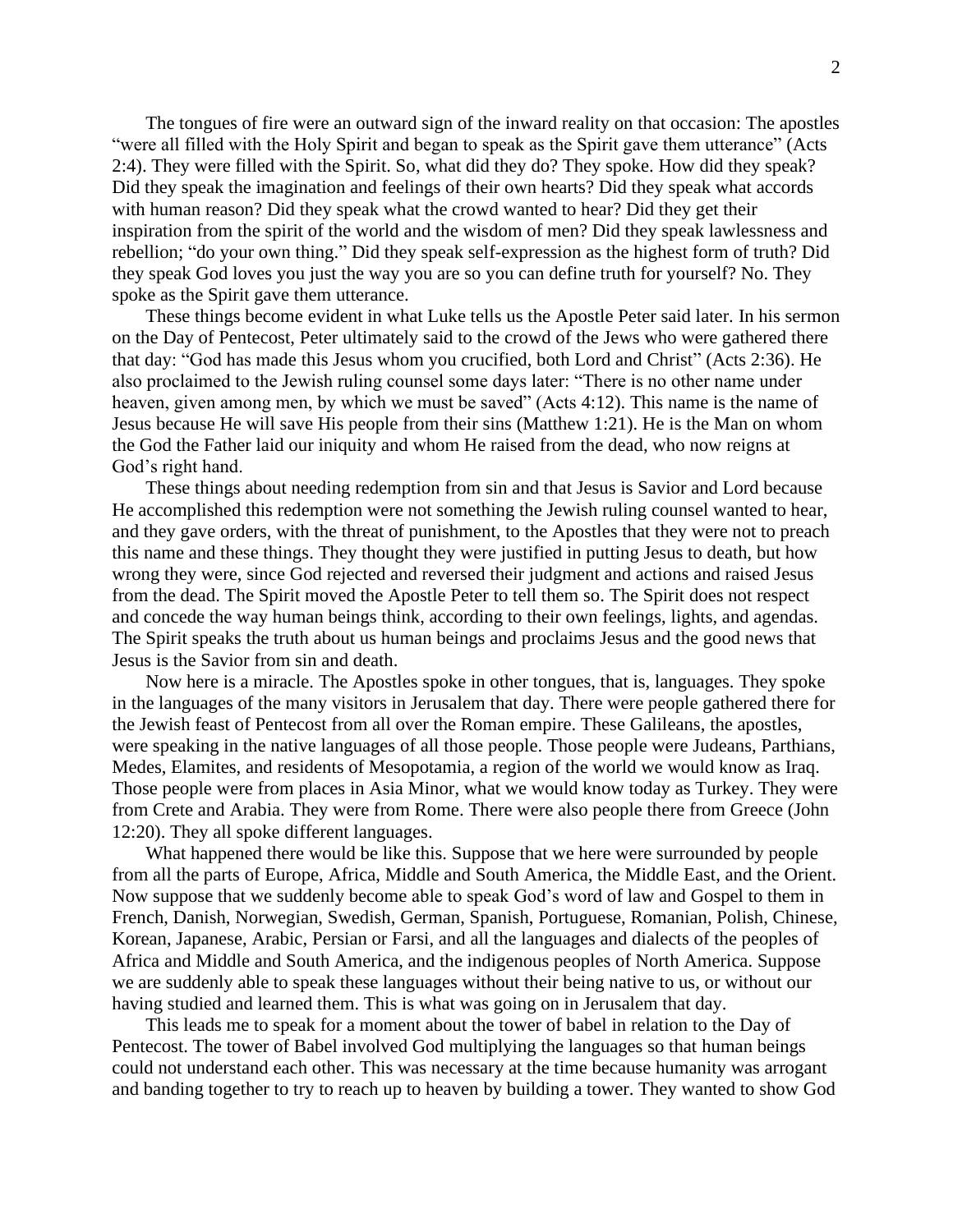that they were really something (Genesis 11:4). They wanted to reach heaven by their deeds and their own power. They were also afraid, afraid of being scattered over all the earth (Genesis 11:4). They were afraid because they did not believe God's pronouncement of blessing, even though God had told humanity in His blessing to be fruitful and multiply and fill the earth (Genesis 1:28). God does not accept such arrogance and intention of human beings. He does not accept their trying to reach heaven in their own works, by their own strength, for their own glory. So, God confused human language by multiplying it so that they would not be able to cooperate in their faithless and arrogant endeavor.

Now on the Day of Pentecost God enables the Apostles to speak in all the languages of the human race, to speak the Gospel. Is this an overcoming of Babel? I have heard it said that it is. I question that, however, for this reason. It is because we do not see all human beings speaking one language once again on the Day of Pentecost. Speaking one language again would seem to be the true and complete reversal of God's judgment at Babel. That judgment will be reversed in Jesus, but when?

The picture of this reversal is in Revelation chapter 7 when all of those who have come out of the great tribulation are standing before the throne of God and the Lamb, dressed in white robes; the white robes symbolizing being holy and righteous before God. They come out of all of the nations and peoples of the human race. They are singing with one voice in one song praises to God and to the Lamb, having been cleansed in the blood of the Lamb (Revelation 7:9-14). There God's judgment of Babel is no more.

But then also the remnant of humanity that has been redeemed in Jesus Christ will not be arrogant in trying to reach God by its own power and strength. There the remnant of humanity will be humble and in communion with God in faith and true righteousness, in joy and holiness, in peace and rejoicing in God. They will rejoice in God's presence because of what the Lamb has done. They will have reached heaven because God sent the Lamb, His Son, to redeem us and the Holy Spirit to teach our hearts repentance and faith in Jesus and to give us communion with God and eternal life through the Son in the Gospel.

In the mean time, that is in our time now, God overcomes the judgment of Babel in a certain way. This way is the teaching of the word of God. It is also teaching the word of God in all the languages of the world. It is the teaching of God from the Scriptures that we know in the commandments, and in the Creed. It is in the one baptism and in the one Holy Supper of our Lord, where He gives us His body and blood, the means by which He has redeemed us, which He calls the New Covenant. Though Christians confessing what God's word teaches speak different languages around the world today, they speak together the same word of God in the same confession. In this, for now, the judgment of Babel is overcome in the substance of our faith until God brings all of Christ's people together on the Great Day of the Lord in Christ's everlasting kingdom.

This reality is reflected in the other miracle that was present on the Day of Pentecost. This miracle was that the Apostles were speaking in those languages "the mighty works of God" (Acts 2:11). This is the "what," the content, or the substance of what they were preaching. Yes indeed the Holy Spirit's preaching has a content, a never changing substance. The Holy Spirit works zeal for speaking and teaching the Gospel. The Holy Spirit also gives substance. This substance is known in the Apostles' speaking and writing. And Acts 2 tells us that this substance is the "mighty works of God." In like manner, Jesus says this: "[The Holy Spirit] will teach you all things and bring to your remembrance all that I have said to you" (John 14:26). Jesus said further: "[The Holy Spirit] will glorify me for He will take what is Mine and declare it to you"